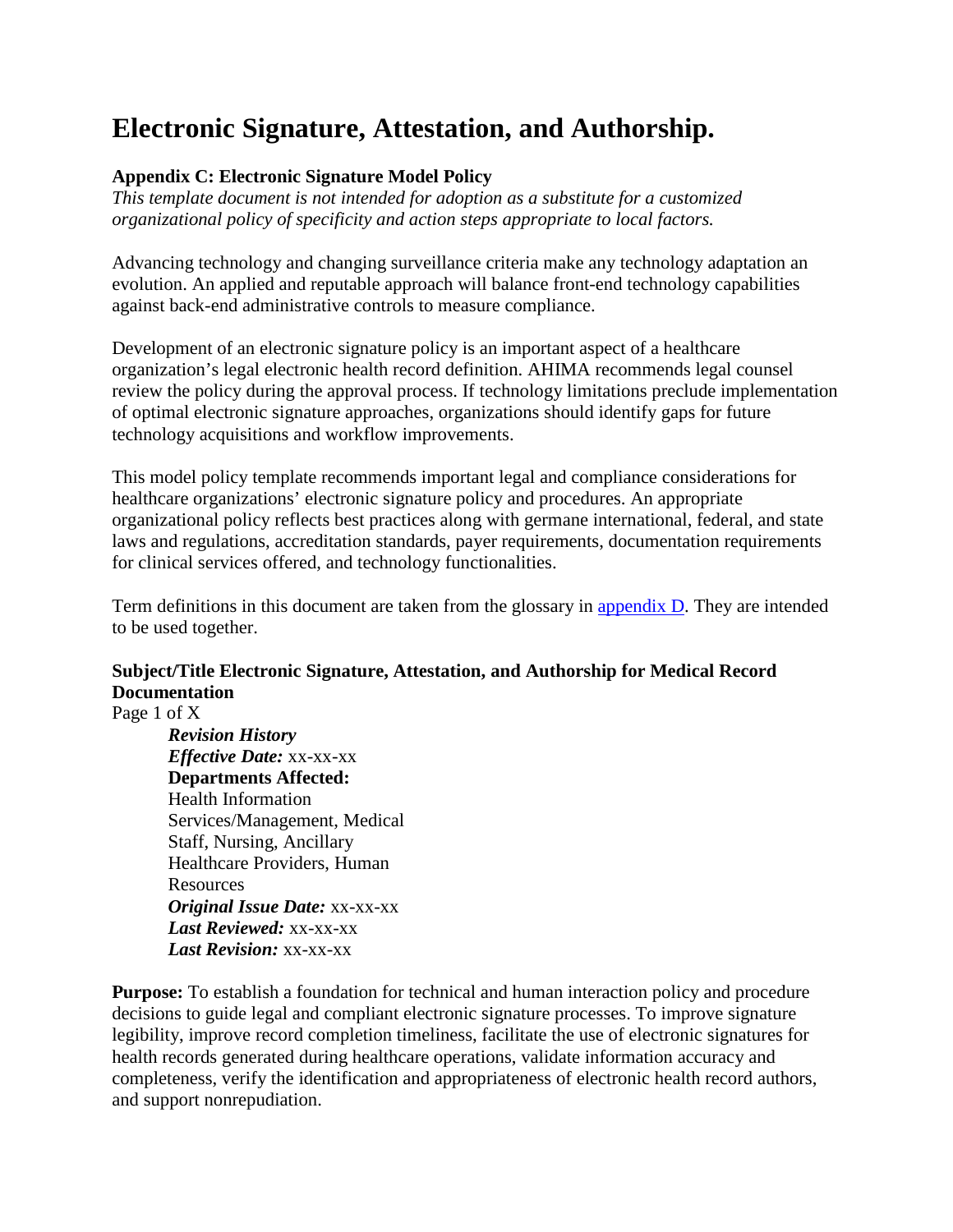**Scope:** Electronic signature, attestation, and authorship are referred to in this document as *esignature*.

Individuals authorized to affix an electronic signature to medical record documentation shall be limited to individuals with defined privileges to document in the medical record, such as treating physicians, other clinicians, ancillary healthcare staff, and clinical residents and students.

**Policy Statement:** Electronic signature is used for health records as a means of attestation of electronic health record entries, transcribed documents, and computer-generated documents. Properly executed electronic signatures are considered legally binding as a means to identify the author of health record entries, confirm content accuracy and completeness as intended by the author, and to ensure e-signature integrity is maintained for the life of the electronic health record.

It is the policy of the healthcare organization to accept electronic signatures as defined within this policy for author validation of documentation, content accuracy and completeness with all the associated ethical, business, and legal implications. This process operates within a secured infrastructure, ensuring integrity of process and minimizing risk of unauthorized activity in the design, use, and access of the electronic health record.

# **Definitions**

**Attestation:** the act of applying an electronic signature to the content, showing authorship and

legal responsibility for a particular unit of information.

**Authentication:** the security process of verifying a user's identity with the system that authorizes the individual to access the system (i.e., the sign-on process). Authentication shows

authorship and assigns responsibility for an act, event, condition, opinion, or diagnosis. **Authorship:** attributing the origination or creation of a particular unit of information to a specific individual or entity acting at a particular time.

**Electronic signature:** a generic, technology-neutral term for the various ways that an electronic

record can be signed, including a digitized image of a signature, a name typed at the end of an email

message by the sender, a biometric identifier, a secret code or PIN, or a digital signature.

# **Policy**

The policy defines the components and elements that make up the healthcare organization's approved approach to e-signature.

## **1. Electronic Signature Authentication**

## **a. General Principles**

Current laws and regulations (international, federal, and state), accreditation standards, and payer and local policies and requirements are taken into account in developing organizational policy to ensure compliance at all levels.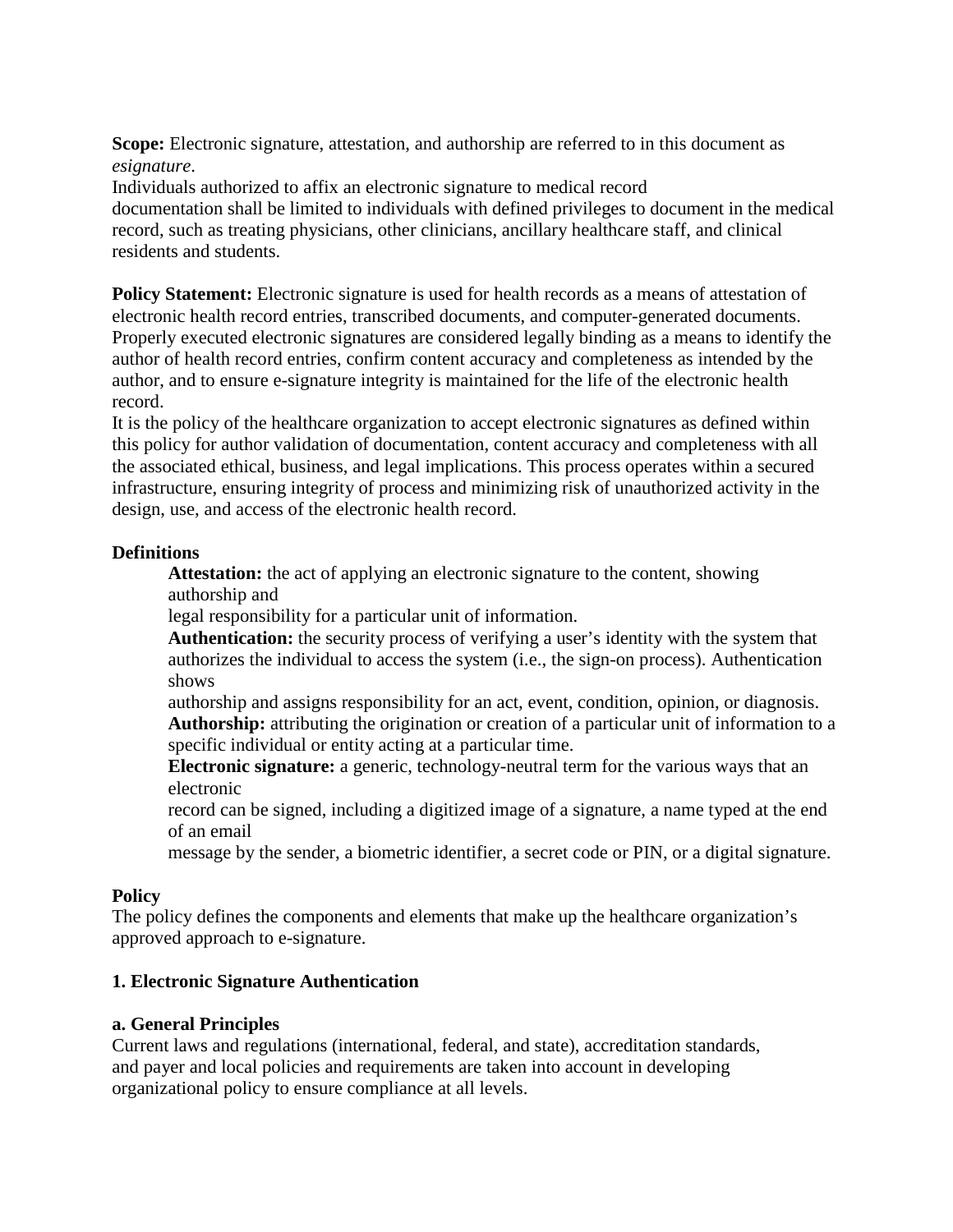E-signature policy is set by a multidisciplinary group or committee knowledgeable in the laws, technology, ethics, and best practices, such as those identified in the approvals signature section at the end of this document. A carefully defined approvals protocol ensures concurrence by all positions and areas responsible for establishing and maintaining a reputable approach to electronic signature.

New EHR software acquisition decisions include due diligence to assess functional capability to uphold the organization's e-signature requirements.

Periodic software updates and upgrades include pre-implementation investigation and testing of design differences or changes impacting a valid, legal approach to e-signature. As technology and software improvements strengthen the e-signature process, policy, and procedure, documents are updated and staff training carried out.

Verification of content accuracy and completeness of each entry or document is made by the author prior to attestation.

An e-signature event captures and displays the e-signature, author's name, credentials, date, and time of application.

Once an entry has been electronically signed, the system prevents deletion or alteration of the entry and its related electronic signature for the life of the referenced documentation.

The policy addresses an organization's acceptable timeliness parameters related to an e-signature application. Factors such as germane laws, regulations, accreditation standards, and operational factors would be considered in an organization's definitions.

Up-to-date policy and procedures are readily accessible by all e-signature users. Staff communication and training includes timely updates of policy and procedural changes.

The policy addresses acceptability of imported electronic documents with an e-signature component into the EHR and legal health record. If the type and method of e-signature on an external document is a decision-making factor to allow import of a document, the e-signature policy addresses its alignment with the organization's separate policy for management of external documents.

# **b. Types of E-Signatures**

The policy delineates the types of e-signature functionality acceptable for use in the organization and the method of organization approval of each type prior to initial use. A properly executed electronic process signifying an approval of an entry or document content presented in electronic format may encompass a broad gamut of technologies and methodologies, ranging from an "I agree" button in a click-through agreement, to an electronic tablet that accepts a handwritten digitized signature, to a digital signature cryptographically tied to a digital ID or certificate.

An electronic signature approach or proposed software design is formally approved by a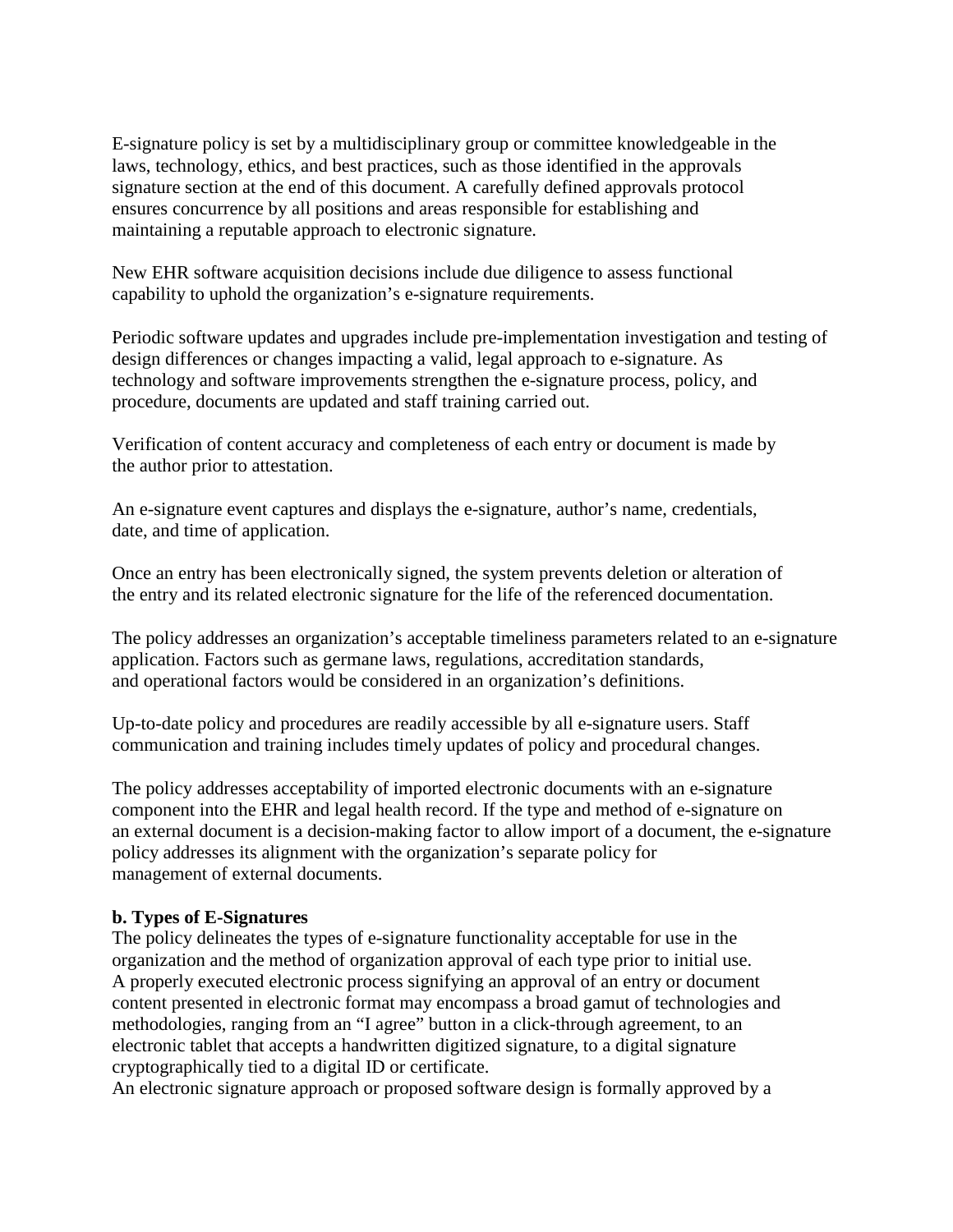multidisciplinary body prior to first use, such as the medical record committee or an EHR governance committee. A written proposal accompanied by a functional demonstration is recommended as part of the investigation and approval process.

Acceptable and approved functional types may include:

**Biometric:** use of biological data**,** such as fingerprints, handprints, retinal scans, and pen strokes, to authenticate an individual.

**Digital signature:** a cryptographic signature (a digital key) that authenticates the user, provides nonrepudiation, and ensures message integrity. This is the strongest signature because it protects the signature by a type of "tamper-proof seal" that breaks if the message content was to be altered.

**Digitized signature:** an electronic representation of a handwritten signature. The image of a handwritten signature may be created and saved using various methods, such as using a signature pad, scanning a wet signature, or digital photography. The signature may be "captured" in real time (at the time the user applies the signature), or a saved image captured at the point of normal business operations may be imported. The digitized signature is useful for patient signatures that must be collected for admission consent, surgical consent, authorizations, discharge instructions, advance directives, and generally any other type of electronic form requiring patient signature.

## **c. Data Elements Required in E-Signature**

Policy defines the screen visual and hard-copy appearance of the applied e-signature for user and legal identification.

The e-signature line includes the author's e-signature, full name, credentials, date, and time of e-signing.

Accompanying signature phrases approved and acceptable for EHR authentication statements are identified. Phrases selected should be fitting to the type of documentation referenced. Examples include "Electronically signed by"; "Signed by"; "Authenticated by"; "Sealed by"; "Data entered by"; "Approved by"; "Completed by"; "Verified by"; "Finalized by"; "Validated by"; "Generated by"; and "Confirmed by."

## **d. Amendments, Corrections, Deletions, and Retractions in the EHR**

Policy defines the provider's electronic approach to amendments, corrections, deletions, and retractions in keeping with legal principles. Any necessary revisions to an electronically signed document must follow organizational policy and procedure. These changes require the same data elements described in the "Types of E-Signatures" section. Please refer to two toolkits, "Amendment, Corrections and Deletions Toolkit" and Amendments, Corrections, and Deletions in Transcribed Reports Toolkit," for recommended procedures.

**Addendum:** new documentation *added* to original entry. Addendums should be timely and bear the current date and reason for the additional information being added to the health record.

**Amendment:** documentation meant to *clarify* health information within a health record. An amendment is made after the original documentation has been completed by the provider. All amendments should be timely and bear the current date of documentation. **Correction:** a *change* in the information that is meant to clarify inaccuracies after the original documentation has been signed or rendered complete.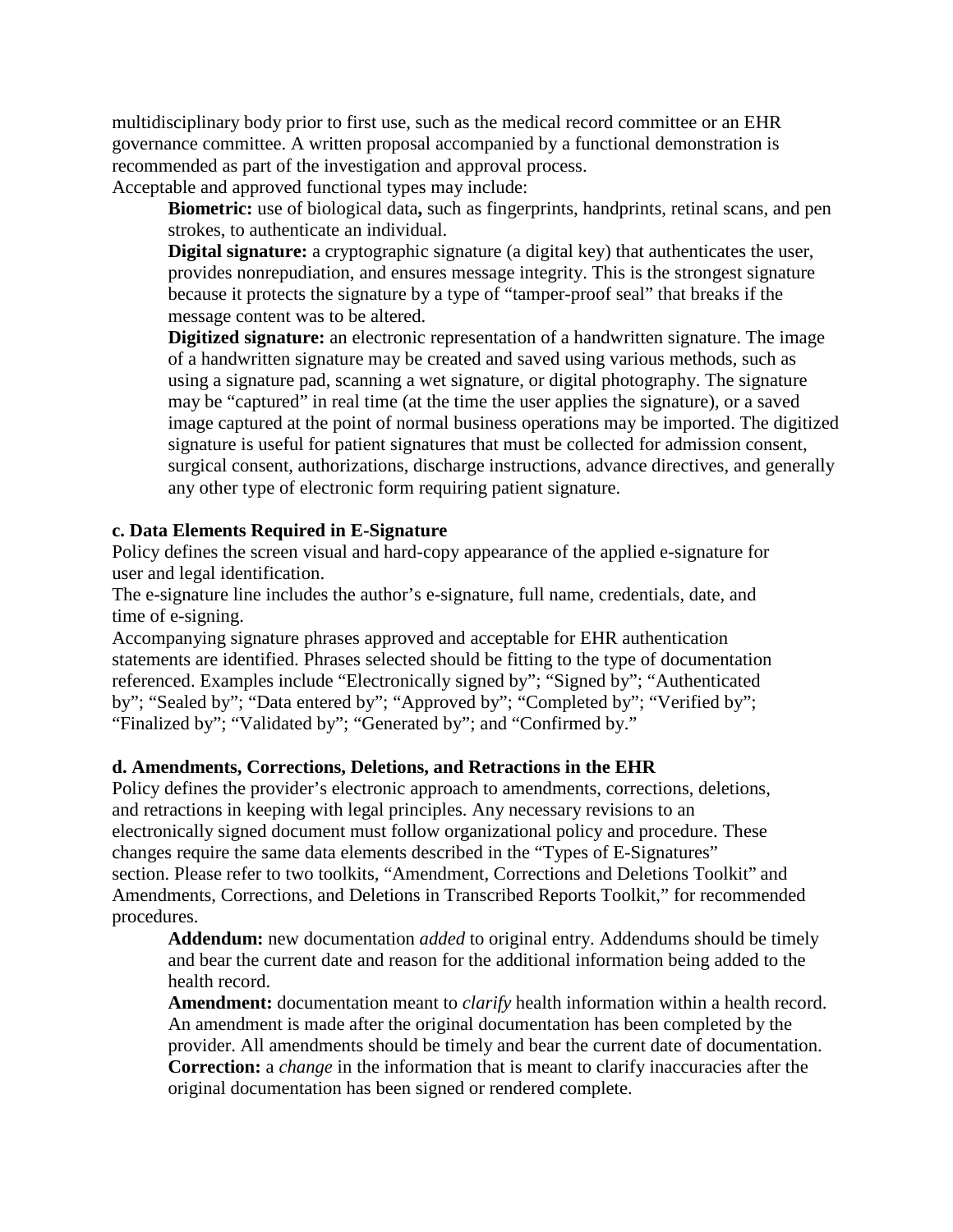**Deletion:** the act of *eliminating* information from previously closed documentation without substituting new information.

Late entry: delayed EHR documentation. The entry pertains to the regular course of business for the patient it addresses but is recorded subsequent to the usual and customary point-of-care documentation timeliness. The delay often creates documentation sequencing outside of normal chronological order.

**Retraction:** the act of correcting information that was inaccurate, invalid, or made in error and preventing its display or hiding the entry or documentation from further general view**.** After an entry or document has been invalidated, it must be retained in a retracted state in the version control portion of the legal health record for access if needed for legal or other purposes. Organizational policy should provide guidelines on when a correction is made versus retraction.

# **2. Special Consideration for E-Signature**

Variation in technology implemented and services offered may require policy coverage of multiple provisions for special e-signature practices. Policy defines the necessary approaches and approved functionalities.

## **a. Electronic Dual Signatures, Cosignatures, and Countersignatures**

Definitions of the three synonyms**:** Additional or supplemental signature(s), electronically affixed, in those instances where state or federal law, academic teaching programs, facility guidelines, or clinical preference call for multiple attestations on a particular unit of information.

For example, a resident may dictate, edit, and sign a document to indicate authorship. The responsible supervising physician may be required to sign the document in addition to the resident. Recommended e-signature practices for dual signatures, cosignatures, and counter signatures are included in the toolkits "Amendments, Corrections, and Deletions in the Electronic Health Record Toolkit" and "Amendments, Corrections, and Deletions in Transcribed Reports Toolkit."

In the case of transcribed documents, the point at which the e-signature is affixed is the point at which the document is locked for editing changes. After e-signing, the amendments, corrections, and deletions procedures are employed.

## **b. Entries Made on Behalf of Another**

**At the point of care.** If documentation of care is recorded by one individual for another when both are present, such as in a scribe role or an emergency trauma or code event, the e-signature capture should include identifying information of both individuals. At a minimum, the identification of the person who documented the information, the date, and time should be captured, along with an attestation e-signature of the ultimately responsible caregiver noting corresponding date and time of attestation. Title identity should be clearly noted respectively for each e-signature (e.g., scribe versus caregiver).

**For final health record completion.** In the event a physician or other clinical provider is protractedly absent leaving unsigned electronic documents or entries, a process is in place to invite qualified alternate signers for purposes of record closure. A qualified alternate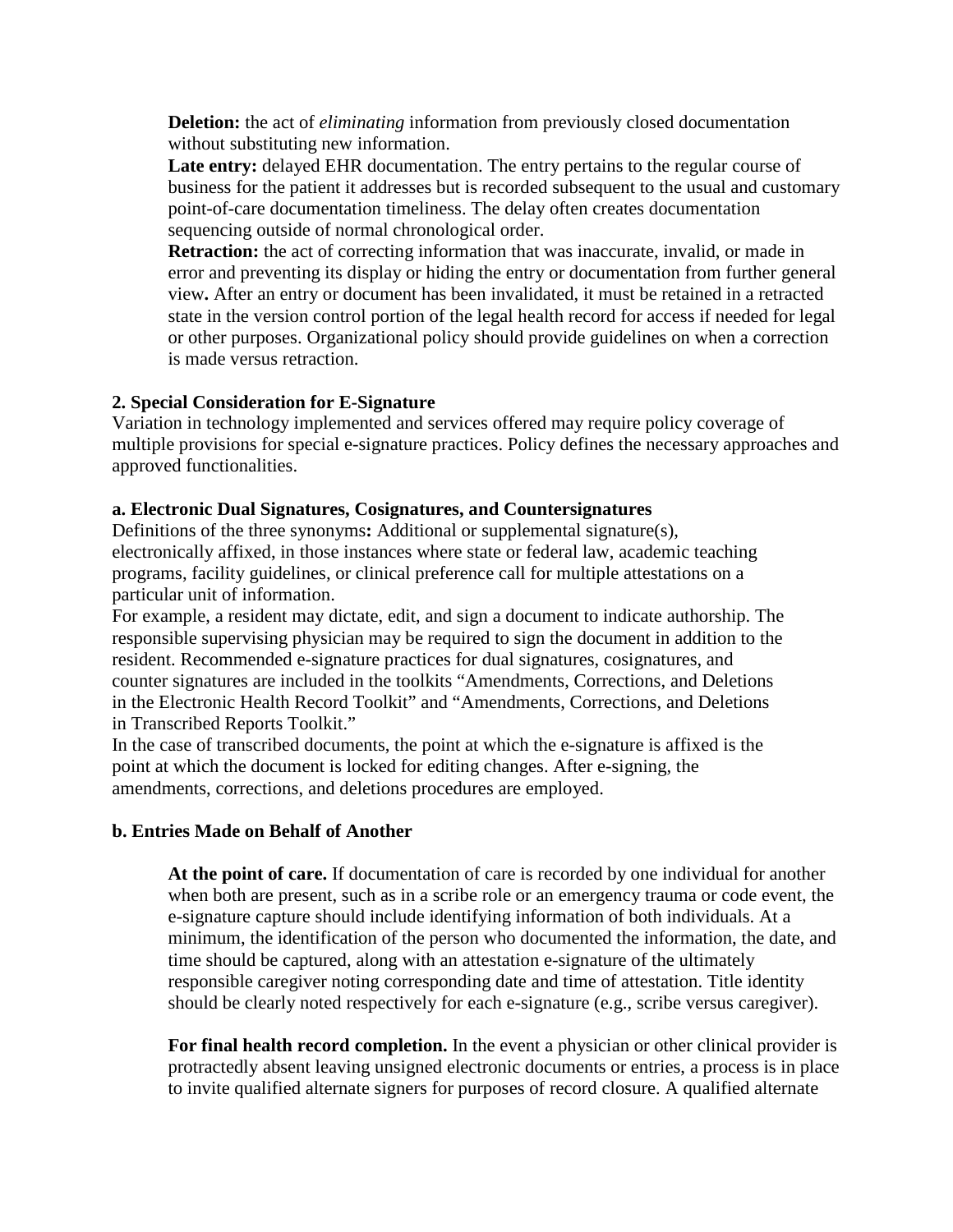signer is one who is able to uphold the purpose of attestation, that of familiarity with the clinical case that can validate the accuracy of the documentation. When entries must be left unsigned due to case unfamiliarity by other caregivers and lack of alternate signers, explanatory documentation is included in the EHR to indicate the reason for record closure with e-signature validation gaps.

## **c. Proxy, Alternate, or Group Signatures**

The process by which another provider is authorized to electronically sign documentation on behalf of the original author in an ongoing manner. The proxy accepts responsibility for the content of the original documentation. The use of proxy signature technology should be monitored to ensure the purpose of e-signature is upheld.

## **d. Multiple Signatures**

Entries or reports containing documented contributions by multiple individuals must be authenticated by each contributor in a way that unambiguously identifies each individual's specific contribution. Multiple signatures are applicable to a single entry or document where required by institutional policy. When applied, each signature should be complete for required elements. Transcribed reports must show the name of the dictator as well as display the names of all e-signers. The sequence of e-signature applications must be evident within the metadata.

#### **e. Auto-attestation**

.

Auto-attestation is the process by which a physician or other practitioner authenticates an entry that he or she cannot review because it has not yet been transcribed or the electronic entry cannot be displayed. This process is *strictly prohibited* as a method of authentication in a health record.

The method used to apply an electronic signature must promote action by the signer to verify the entry or report content displays as intended and the information is accurate.

## f. **Patient and Witness Signatures**

Documents requiring patient or witness signature are part of the patient's legal health record. Approaches to legal patient and witness signatures may include electronic signatures such as digitized handwritten signature and digital signature. The same principles for uninterrupted security and guarantee of unalterable functionality apply.

## **3. Electronic Signature Participation**

The policy includes reference to the conditions under which an individual is required or given permission to participate in the e-signature process.

# **a. Confidentiality and Security**

**Participant identification:** those authorized to affix an electronic signature will be limited to those identified by policy, such as treating physicians, other clinicians, ancillary healthcare staff, and clinical residents and students involved in patient care requiring record documentation and/or review and approval of documentation in the health record. Authorized titles are documented in medical staff bylaws or rules and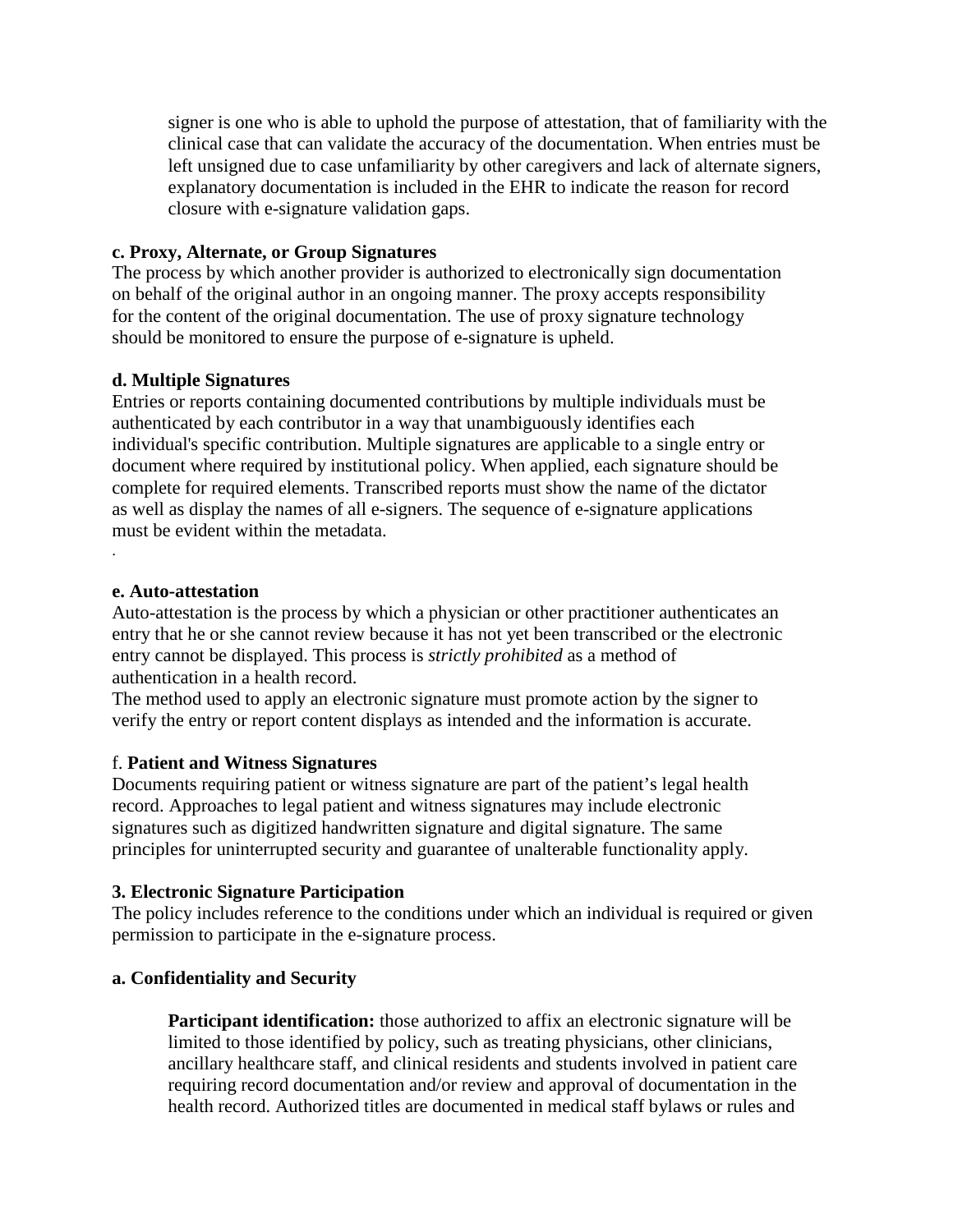regulations and organizational policies and procedures.

**Security:** robust security technological safeguards create the foundation of the e-signature functional design. Technology fortifies the reliability of signature functions that are carefully selected and updated as technology advances. Under no circumstances may users provide any other person including physician office staff, other physicians, or family members (e.g., patient or witness users) access to user ID, PIN, or e-signature functionality. All users of electronic signatures must comply with confidentiality requirements outlined in the facility-wide policies on confidentiality and security of health information. Any security breach, such as problems with passwords, two-factor, multifactor, or biometric authentication, and access ID codes and PINs must be promptly dealt with and changed if they are suspected or known to have been compromised.

**System authentication:** a unique ID number, code, password, or other measure such as fingerprint or voice activation code should be used to identify each authorized user. This ID, code, or password should be confidential, known only to the user, and adequately complex by security best practices and organization policy.

**Participant agreement:** each e-signer is required to complete a participation agreement attesting to be the only person with access to the identifier, code, password, or PIN with commitment to safekeeping of user information. The agreement provides acknowledgment of and user intention to uphold organization policies and practices for a properly executed e-signature process. Retention responsibilities for the completed agreements and signing frequency practices are described; for example, requiring that a provider signs an initial agreement prior to first use, with annual agreement renewal thereafter. The agreement can be retained by the health information management department, medical staff office in physician profiles, or human resources department in employee files.

## **b. Compliance Monitoring**

The policy designates requirements for planned compliance monitoring in the form of ongoing or periodic audits to measure participant alignment with policy and procedure expectations and detect inappropriate e-signature practices whether from ignorance, negligence, or overt policy abuse.

Unannounced ongoing audits should be part of the organization's performance improvement program. The approach includes a check-the-checker provision, one that recognizes the accuracy of the evaluator should also be checked periodically. More frequent back-end compliance monitoring with larger sample size may be needed to offset front-end technology limitations in order to adequately measure compliance.

## **c. Enforcement/Disciplinary Action**

The policy identifies alignment with the organization's existing enforcement and disciplinary policies.

The enforcement and sanctioning models adopted are administered in a fair, consistent, and objective manner.